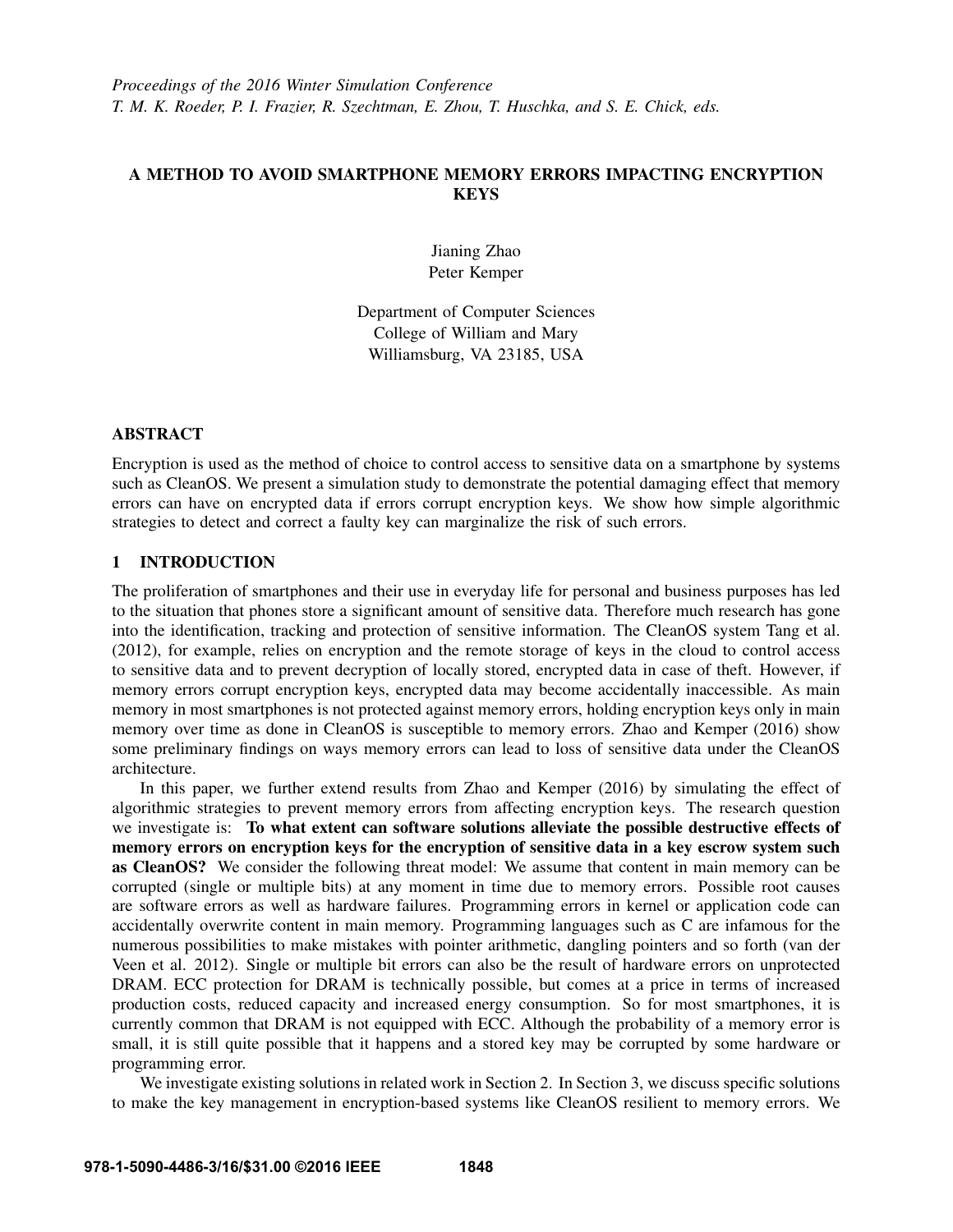come up with a simple algorithm and perform a simulation study to evaluate its effectiveness in Section 4 and its performance in Section 5.

### 2 RELATED WORK

Hardware faults are one source of memory errors. For DRAM used in large scale data centers, studies by Hwang, Stefanovici, and Schroeder (2012) and Schroeder, Pinheiro, and Weber (2009) show that there is a rising rate of memory error occurrences despite efforts in quality control of DRAM production and error-tolerance mechanisms. There are many causes for memory errors such as environmental factors as shown in Kim et al. (2014), Khan et al. (2014), Liu et al. (2013). For mobile memory, we did not find corresponding numbers being published. However, high density and low cost design are arguments to justify the assumption that DRAM in mobile devices is less reliable than PC DRAMs at least for the low-end of the market.

A second source of memory errors result from programming errors such as buffer overflow and dangling pointers in software developed in languages such as C and C++.

# 2.1 Existing Hardware-based Solutions

A number of common memory error detection and correction techniques exists such as Parity, SEC-DED, Chipkill (Dell 1997) and DEC-TED that all rely on some variant of error correction codes (ECC) to handle a small number of bits or chip errors. Techniques such as RAIM or Mirroring to correct errors towards the size of a module come with high cost in terms of added capacity or logic. See Luo et al. (2014) for an excellent, brief overview. According to Malladi et al. (2012), mobile DRAM such as LPDDR2 has x16 width compared to x4 or x8 width for the common DDR3. This creates a challenge because original ECC code is not designed for x16 width DRAM.

Nair, Kim, and Qureshi (2013) describe a method to deal with high memory error rates caused by higher density DRAM technology that increases capacity per area. They use a fault map to store the location of bad memory cells and then operate with a copy of these locations. Although technology such as ECC is an effective way to detect and correct hardware-caused memory errors, it is currently not employed in DRAM for mobile devices. So we conclude that a robust mobile OS can not rely on the presence of a strong hardware layer to handle memory errors.

# 2.2 Existing Software Solutions

Pattabiraman, Grover, and Zorn (2008) propose an OS kernel extension to protect critical data from memory errors in their Samurai system. Critical data is stored multiple times to allow for detection of an error as differences between redundant copies and its subsequent correction by majority voting to determine the correct content. Samurai is implemented at the OS level and little change is required for applications besides the need to tag critical fields.

Yoon and Erez (2010) propose a virtual ECC that maps redundant information to a different memory location where it is visible to the program. The benefit of this method is the flexibility to choose ECC protection methods, but the memory management system needs to be modified.

All these systems need to establish some form of redundancy to allow for the recovery of errors. In the following we explore a design that benefits from the fact that keys in a system like CleanOS have a trustworthy copy of a key that can be retrieved when needed.

# 3 A DESIGN TO PROTECT SDOS IN CLEANOS AGAINST MEMORY ERRORS

The basic idea of the CleanOS system is to encrypt sensitive data already in main memory and use encryption keys that only reside temporarily in main memory and are obtained from a cloud service as needed. A Sensitive Data Object (SDO) is defined in Tang et al. (2012) to represent and administer sensitive data.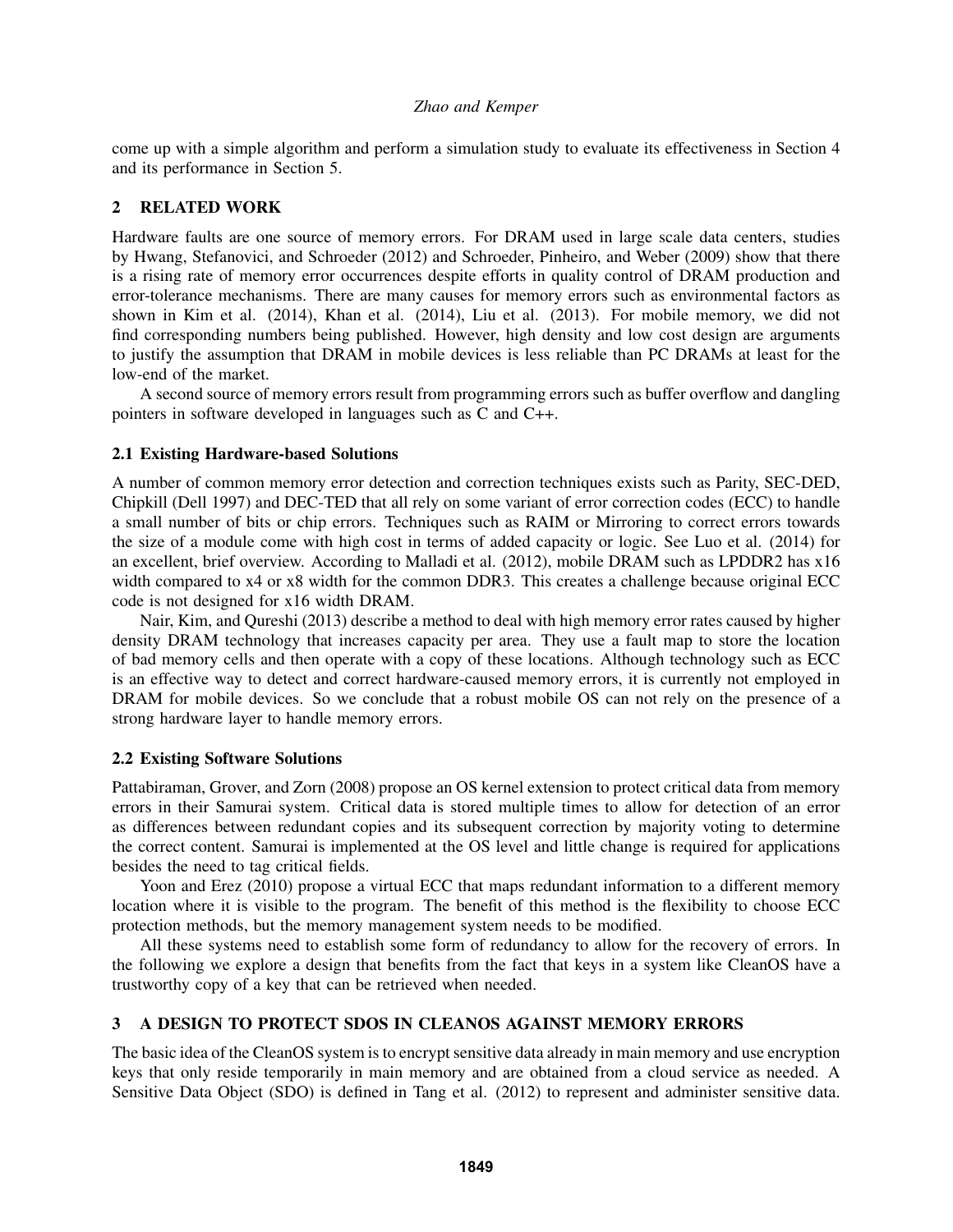

Figure 1: CleanOS communication between phone and cloud for the one time, initial registration of an SDO, encryption and key eviction (top part) and the regular operation sequence of fetching the key, data decryption, data access, data encryption and key eviction (bottom).

An SDO has a key for encryption and a descriptor that is necessary to obtain the key from the cloud service. The analysis of CleanOS in Zhao and Kemper (2016) revealed vulnerabilities for memory errors to escalate into data loss for an SDO and Figure 1 in Zhao and Kemper (2016) shows the communication between mobile and cloud. The time window between fetching the SDO key from the remote service and using it for encryption or decryption gives an opportunity to corrupt the key and to cause data loss. A different vulnerability results from corrupting the SDO descriptor that leaves the CleanOS system unable to request the key for an SDO from the remote service. In conclusion, the SDO (or bucket (Krawczyk and Eronen 2010)) key and the SDO descriptor are pieces of data that need protection against memory errors. SDO key and descriptor are both small in size and present in same quantities. However there are important differences: the key information naturally has a trusted, valid copy in the cloud; its eviction on the phone requires secure deletion of the key. Having multiple local copies is contrary to the CleanOS design's policy of having tight control over the SDO by controlling access to the key. The SDO descriptor on the contrary is not controlled by the cloud service, it is not particularly secret and having multiple local copies is acceptable. Although a trusted, valid copy of the SDO descriptor exists on the cloud side, there is no functionality on the phone side to obtain this copy. For brevity of presentation, we focus on the key and only argue about the descriptor if it requires a separate discussion. To achieve the goal of protecting the keys, the following two components are crucial.

Error detection For a software-based solution that allows for error detection and correction, we need to establish a boolean function detect(x) that returns true iff x is invalid and a function correct(x) that returns the correct value for x. Function detect(x) can be established in different ways which all rely on some form of redundant information to support a comparison operation. One way is to store copies of x and perform a direct comparison. The other way is to check if the hash value of x changes over time. The latter saves on space but more importantly it prevents keys from being stored elsewhere.

Error correction As discussed in the section on related work, a variety of techniques exist for recovering data after a memory error. However, error correction is straightforward if a valid copy can be requested from a trusted source as it is the case for the SDO key and the fetchKey operation that obtains a valid copy from the cloud service. Since key eviction and refetching is part of the normal operational routine, refetching a key is the natural choice of error correction for the SDO key. The induced extra overhead for network communication corresponds directly to the frequency of memory errors which is expected to be low.

The SDO descriptor has different characteristics as it can not be recovered from the cloud services but it also need not be evicted or protected with encryption, retaining several copies for error correction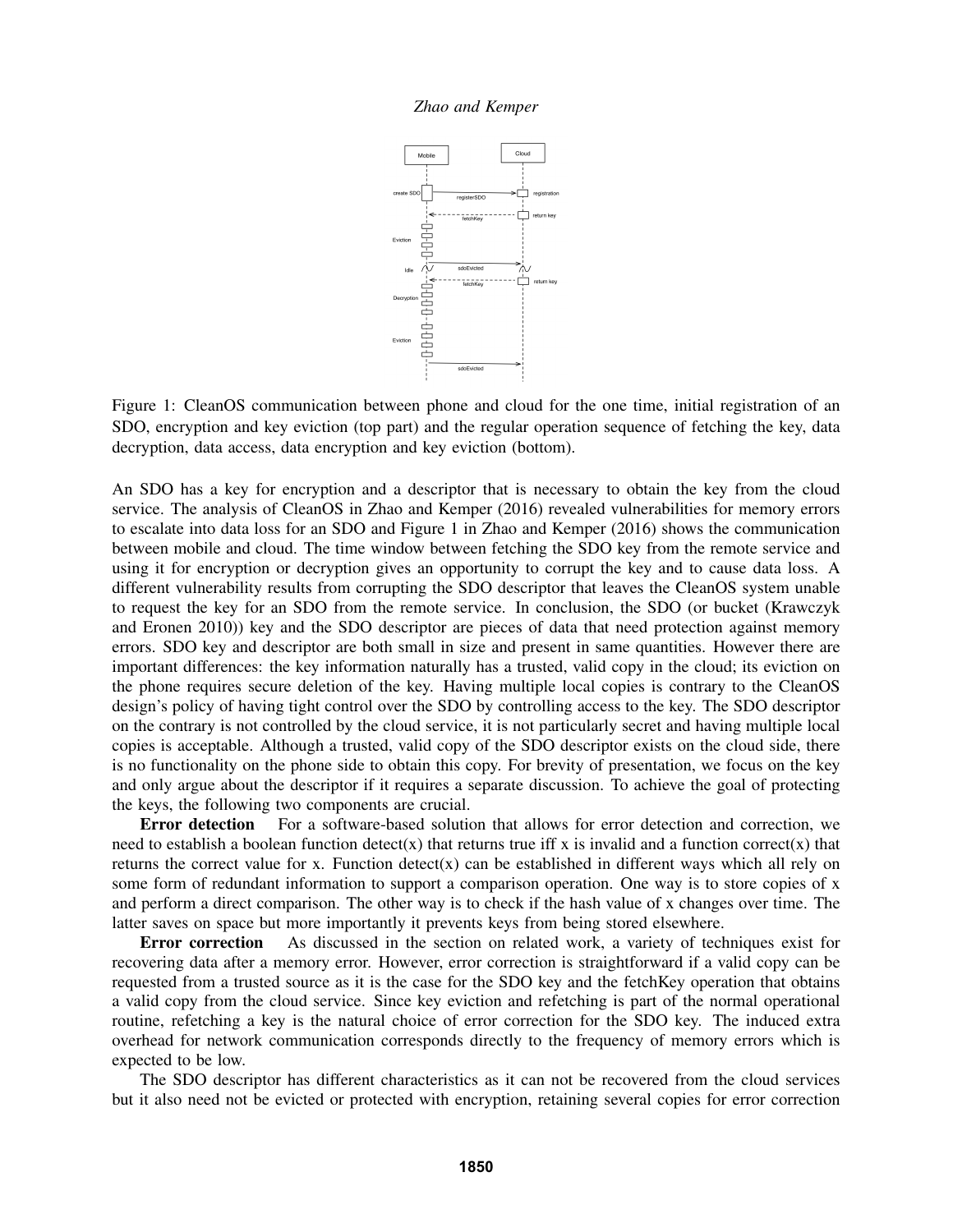is acceptable. This makes the SDO descriptor a good example for a piece of critical data protected with Samurai or a reimplementation of the Samurai concept.

#### 3.1 Preventing Data Loss in CleanOS

We propose the simple algorithm 1(Keyguard) which uses error detection and correction mechanisms to prevent that vulnerabilities result in a data loss in the CleanOS system. For simplicity of presentation, we consider one SDO, one key and one descriptor (arbitrary but fixed). We consider the key in lieu of the SDO key or the bucket key because the only difference is that for the bucket key one needs to obtain the SDO key and compute the bucket key. We begin with vulnerabilities that result from corrupting the key. As the cloud service provides a trusted, valid copy on demand anyway, our error correction is simply based on fetching the key. For error detection, we use a hash code. We attach the hash value to the key such that key and hash value are stored and retrieved together from the remote server.

Algorithm 1 describes the enhanced basic encryption and decryption routines to include error correction and detection. We assume that the key, its hash value, its descriptor, and the sensitive data are accessible through corresponding variables named key, hash value, descriptor and data. We also assume the existence of a hash function named HASH. The CleanOS function to fetch the key is named FETCHKEY and the function actually used for encryption is named AESENCRYPT. Function DETECT implements the error detection based on hashing. Function CORRECT implements the error correction by refetching the key from the cloud. Function DETECTANDCORRECT performs an error correction as often as necessary to obtain a valid key. The handling of the encryption and decryption process are very similar with corresponding observations towards correctness, limitations, termination and performance such that we discuss only the encryption part in the following.

The two main ideas for the data encryption in function ENCRYPT are 1) to ensure that a key is valid at the beginning of an encryption operation and to recover it if necessary (line 12) and 2) to check the key again at the end of the encryption operation (line 14) and before overwriting thus destroying the clear text data (line 15). Line 14 is the last moment to redo the encryption if the key turns out to be invalid. The rationale is that if the key is valid before and after the encryption operation, then it was also valid during the encryption operation. The conclusion is only true if the possibility of two successive changes to the key that balance out is negligible, which we assume. With this assumption, we can argue that ENCRYPT satisfies the key consistency condition. Note that this algorithm is limited to protecting the key and does not consider memory errors that corrupt data or descriptor. With regard to termination, function DETECTANDCORRECT may lead to an infinite loop. In practice, one would limit the number of attempts by a threshold value and exit with an error code if the valid key can not be obtained within given number of attempts. In terms of network communication overhead, the number of additional FETCHKEY operations that imply communication with the cloud service is directly proportional with the number of memory errors that corrupt the key such that the overhead is assumed be marginal. In terms of performance overhead, the hash function and comparison in function DETECT is computationally inexpensive and the operation to fetch the key is the same as for the regular CleanOS operation. Repeatedly encrypting the data in line 13 may be computationally expensive but the number of iterations is the same as the number of memory errors that corrupt the key in that time frame such that an actual additional iteration with line 13 is rare.

There are three further scenarios worth considering. If the key is right, but the hash value is corrupted by memory errors, we can not distinguish this from a corrupted key and hence, we refetch the key-hash value pair and check the hash value again. This case is at most as likely as the key corruption and its impact is moderate as it results in an unnecessary fetch key operation. Another scenario is a hash collision. The impact of a hash collision for a key and a corrupted key would make the DETECT method fail to recognize a corrupted key which will then lead to a loss of data for the ENCRYPT function. The frequency of a hash collision depends on the chosen hash function and length of hash values. For instance, SHA1(Eastlake and Jones 2001) is a frequently applied cryptographic hash function and it has 160 bit values. In our design, we assume with a reasonable length of hash values, such that the probability of a collision is negligible.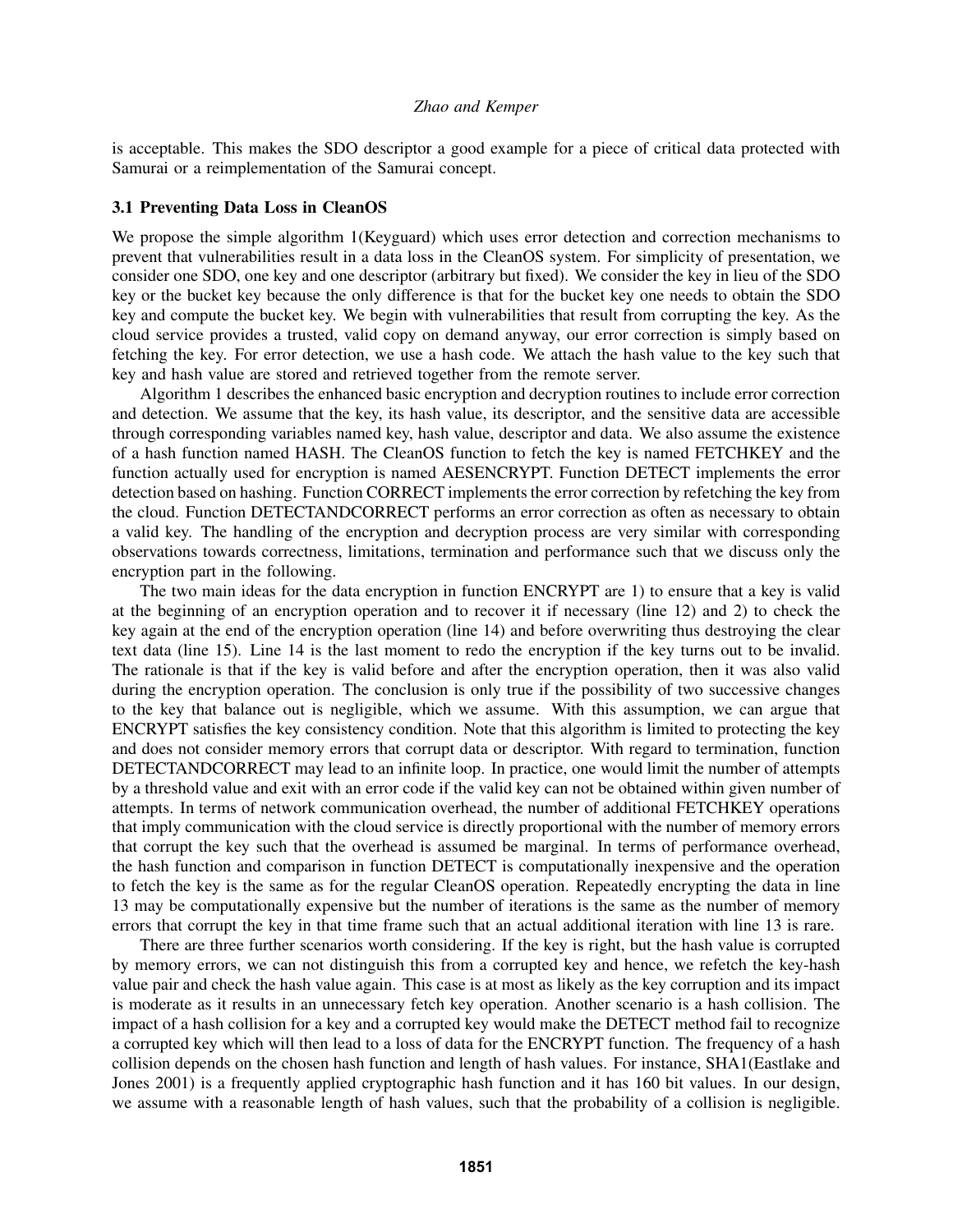Another extremely unlikely event is that of two memory errors that corrupt key and hash value such that HASH(key) and hash value match with the consequence of a faulty result of the DETECT method. In summary, the additional error detection and correction functions in Algorithm 1 suffice to prevent the key from corrupting in almost all possible scenarios. This addresses vulnerabilities I and III listed in Zhao and Kemper (2016)

Algorithm 1 Basic encryption/decryption operation with error detection and correction.

```
1: function DETECT(key)
```

```
2: return(hashvalue != HASH(key))
```

```
3: function CORRECT(descriptor)
```

```
4: (key, hashvalue) \leftarrow FETCHKEY(descriptor)
```

```
5: function DETECTANDCORRECT(key,descriptor)
```

```
6: while DETECT(key) do
```

```
7: CORRECT(descriptor)
```

```
8: function ENCRYPT(data)
```

```
9: if key not in cache then
```

```
10: (key,hashvalue) ← FETCHKEY(descriptor)
```

```
11: repeat
```

```
12: DETECTANDCORRECT(key,descriptor)
```

```
13: tmp \leftarrow \text{AESENCRYPT}(data, key)
```

```
14: until false == DETECT(key)
```

```
15: data \leftarrow tmp
```

```
16: function DECRYPT(data)
```

```
17: if key not in cache then
```

```
18: (key,hashvalue) ← FETCHKEY(descriptor)
```

```
19: repeat
```

```
20: DETECTANDCORRECT(key,descriptor)
```

```
21: tmp \leftarrow \text{AESDECRYPT}(data, key)
```

```
22: until false == DETECT(key)
```

```
23: data \leftarrow tmp
```
Key generation So far we focused on the fetching and using the key for encryption or decryption. With regard to the generation of keys, a key can be generated either locally in the device or remotely in the trusted cloud. The CleanOS design suggests a local generation and sending the key to the cloud upon registration. This allows for an opportunity to register a corrupted key which is not satisfying as such but does not lead to an inconsistency between local and remote key. Since we suggest to attach the hash value to the key and register both with the remote server, the correctness of the key can be easily checked on both sides in the key registration process.

Protection of descriptor We recognized that the descriptor is essential to fetch a key from the cloud. Consequently, a corrupted descriptor prohibits obtaining the key for decryption, which in turn prohibits decryption of encrypted sensitive data. The descriptor itself is not part of the sensitive data and encryption. It naturally occurs in multiple locations such as the metadata of each SDO, individual pieces of sensitive data, for example the entries in SQLite database columns that are added to accompany columns with sensitive data. While the metadata that includes the descriptor information is securely stored on persistent storage by the CleanOS system, we did not find a way to identify a corresponding meta entry if the descriptor is not known (corrupted). The descriptor is a good example of the data the Samurai OS extension envisions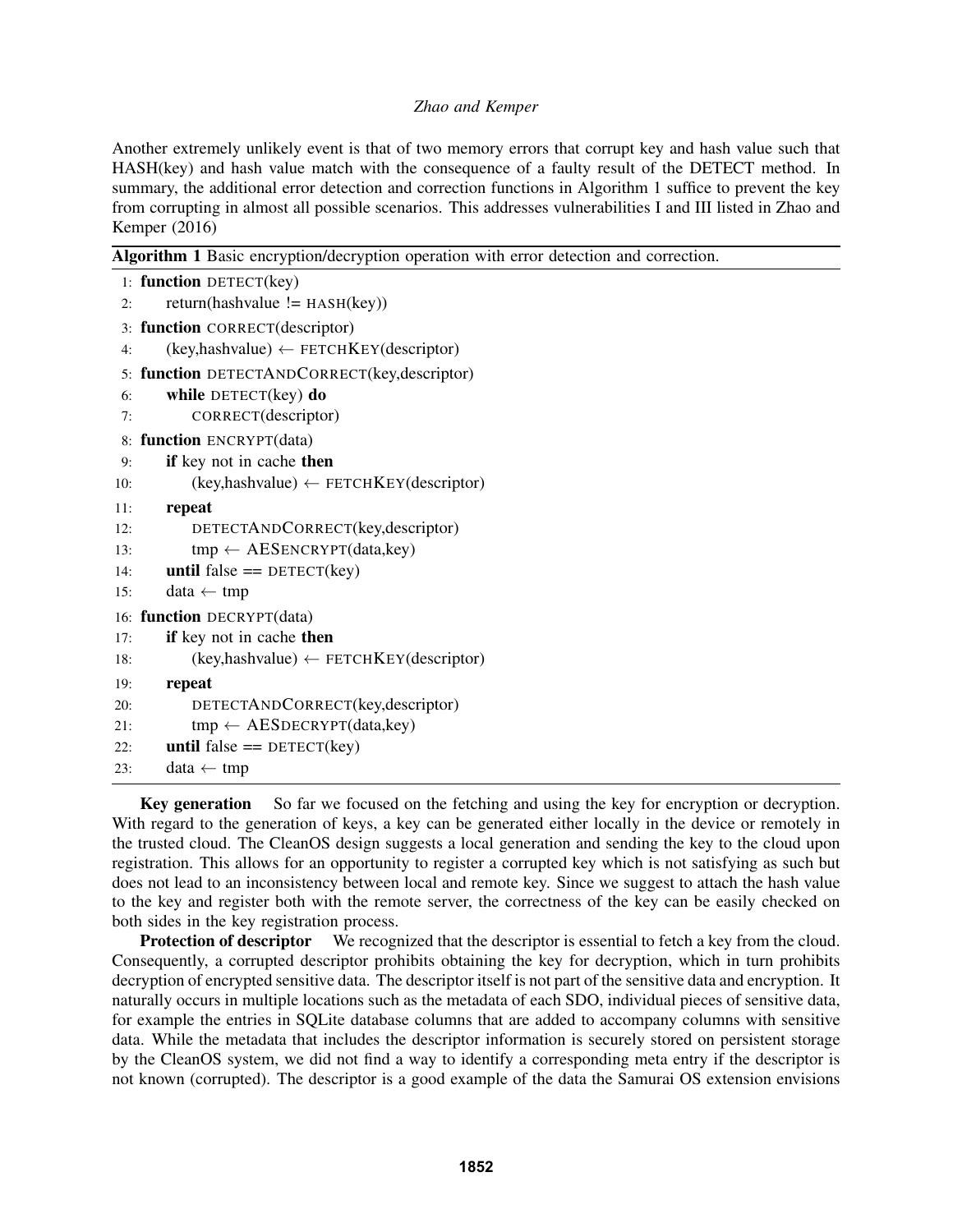as "critical". If the Samurai concept can be refined to apply to TaintDroid storage, the descriptor should be protected in all of its locations.

**Protection of data** In the above, we discussed memory errors to keys because keys are more sensitive to memory errors than data. However, it is quite possible that data are corrupted by memory errors. When we changed one bit of sensitive data and used AES encryption to encrypt and decrypt the data, we observed that the bit that was changed was lost after decryption but the other bits of sensitive data were correct. On the contrary, if we change one bit of the key, then after decryption we observed that the whole sensitive data is lost. If we apply the aforementioned method used to protect keys to sensitive data, more extra resources are needed. For example, if the sensitive data is big, it takes more time and uses more space to detect errors in sensitive data and correct them.

#### 4 RELIABILITY EVALUATION

In this section we present findings from a simulation study to demonstrate how vulnerable the handling of keys in a CleanOS system is to memory errors and to what extent the suggested improvements in Algorithm 1 can withstand injected memory errors that destroy the key.

We first use Mobius (Deavours et al. 2002) to simulate the CleanOS and Keyguard , then we implement basic usage scenarios in C and use a concurrent thread for fault injections to evaluate our approach as a proof of principle. Both simulation and C implementation is based on the CleanOS source code analysis.

#### 4.1 Evaluation using Mobius

We use Mobius (Deavours et al. 2002) to establish and simulate the Keyguard algorithm using SAN models. We use one submodel for Keyguard and one submodel for fault injection as shown in Figure 2 and Figure 3. The parameters used in the experiment are shown in Table 1. We also evaluate a simpler version of the model in Figure 2 that only measures failures but does not refetch a key to measure the effect of memory errors on the basic CleanOS system without Keyguard. We use an exponential distribution to model the time between memory faults, denoted as fault injection rate. The mean time between faults ranges between 0.87 and 2.4 hours. For the other activities, we assume a deterministic distribution for simplicity and use published average values from Tang et al. (2012). Idle time denotes the time between phases of active usage of an SDO, its parameter value was estimated from measurements of app usage for two volunteers in a period of two weeks. Measurements were recorded with the QualityTime app.

In Figure 2, the activities named keyfetch, decryptionRefetch, encryptionRefetch, and eviction have a duration that is modeled with the network communication delay in Table 1. The duration of other activities follows corresponding distributions shown in Table 1. The whole system is described in previous sections and we do not describe further details of the Mobius model for space limitations. We conducted simulations for different rates of fault injections, namely for a mean time between faults in [0.87,2.4] such that for an exponential distribution,  $\lambda \in [0.4, 2.0]$ . All simulations were performed with the Mobius simulator for a terminating simulation, confidence level setting of 95% and confidence interval setting of 0.1.

In Figure 4, we observe several measures as a function of the fault injection rate. Red lines show results for an average idle time of 6 minutes, blue lines for an idle time of 12 minutes between active phases for an SDO. A longer idle time reduces the number of times the system can go through a decryption, SDO active usage, SDO inactive timeout, encryption, key eviction cycle (a CleanOS cycle) in a fixed time horizon of 5000 hours. For sanity checks, Figure 4b shows the total number of cycles (correct or failed) being independent of the fault injection rate and that shorter idle times yield more CleanOS cycles (red line vs blue line). Figure 4a shows that the basic CleanOS model without key protection experiences failures that increase with the fault injection rate and that the more CleanOS cycles are performed the higher the number of failures (difference between red line and blue line). Figure 4c shows results for the CleanOS model with Keyguard. Between 230-1400 (180-600) memory errors that cause key corruption are successfully detected for 6 minutes (12 minutes) idle time and corrected with refetch operations. The key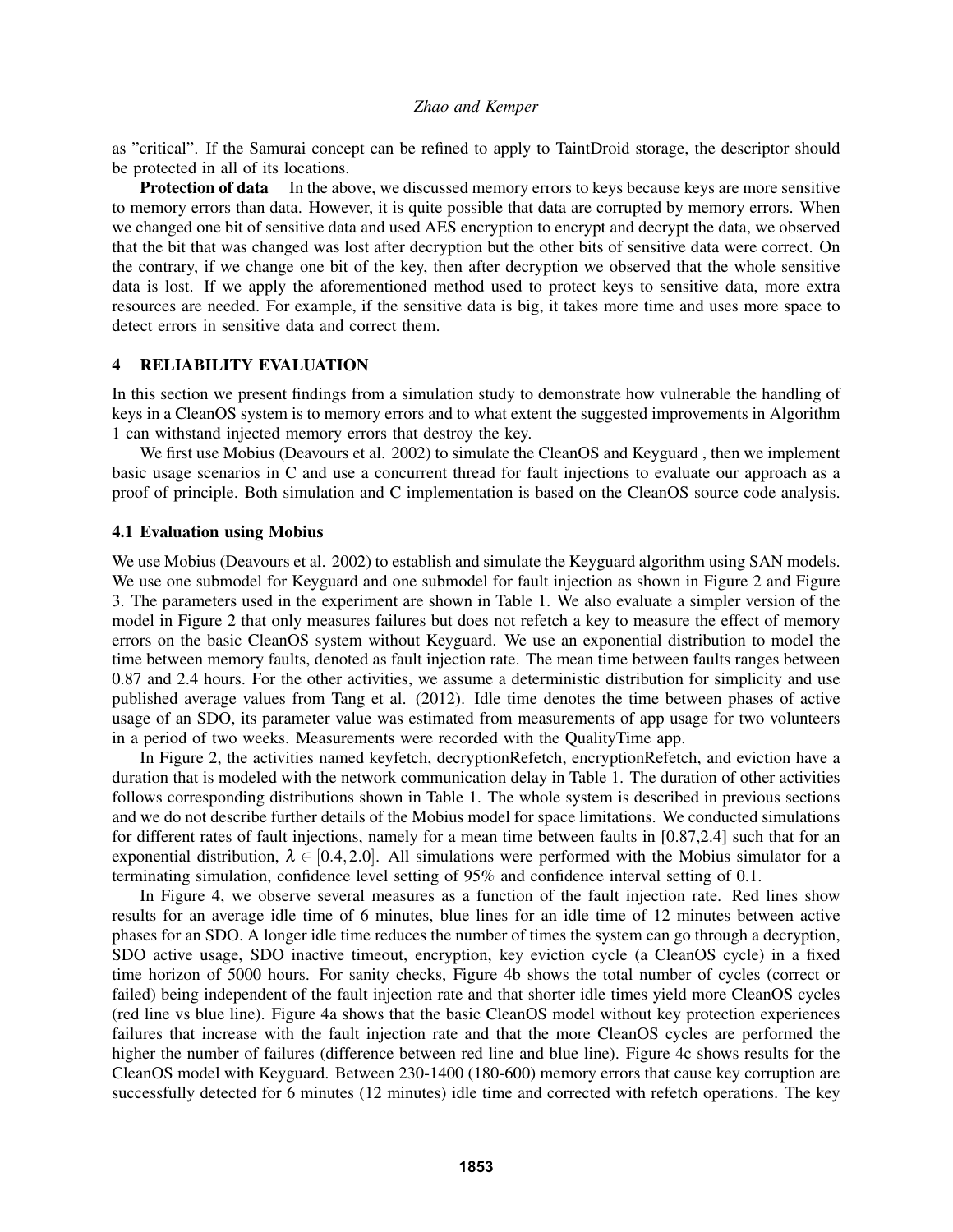

Figure 2: Mobius: keyguard model.



Figure 3: Mobius: fault injection model.

Table 1: parameters in the model.

| parameter                        | distribution  | value                   | source                          |
|----------------------------------|---------------|-------------------------|---------------------------------|
| decryption, encryption delay     | Deterministic | 2ms                     | (Tang et al. 2012)              |
| network communication delay      | Deterministic | $300 \text{ ms}$        | (Tang et al. 2012)              |
| fault injection rate             | Exponential   | Mean: $0.87-2.4$ per hr | (Schroeder et al. 2009)         |
| SDO active, SDO inactive timeout | Deterministic | 60 s                    | (Tang et al. 2012)              |
| idle time                        | Deterministic | $0.2$ hr                | qualitytime used by two voulun- |
|                                  |               |                         | teers                           |
| experiment time interval         |               | 5000 hrs                | assume a smartphone is used 14  |
|                                  |               |                         | hours daily for a year          |



Figure 4: Mobius simulation result.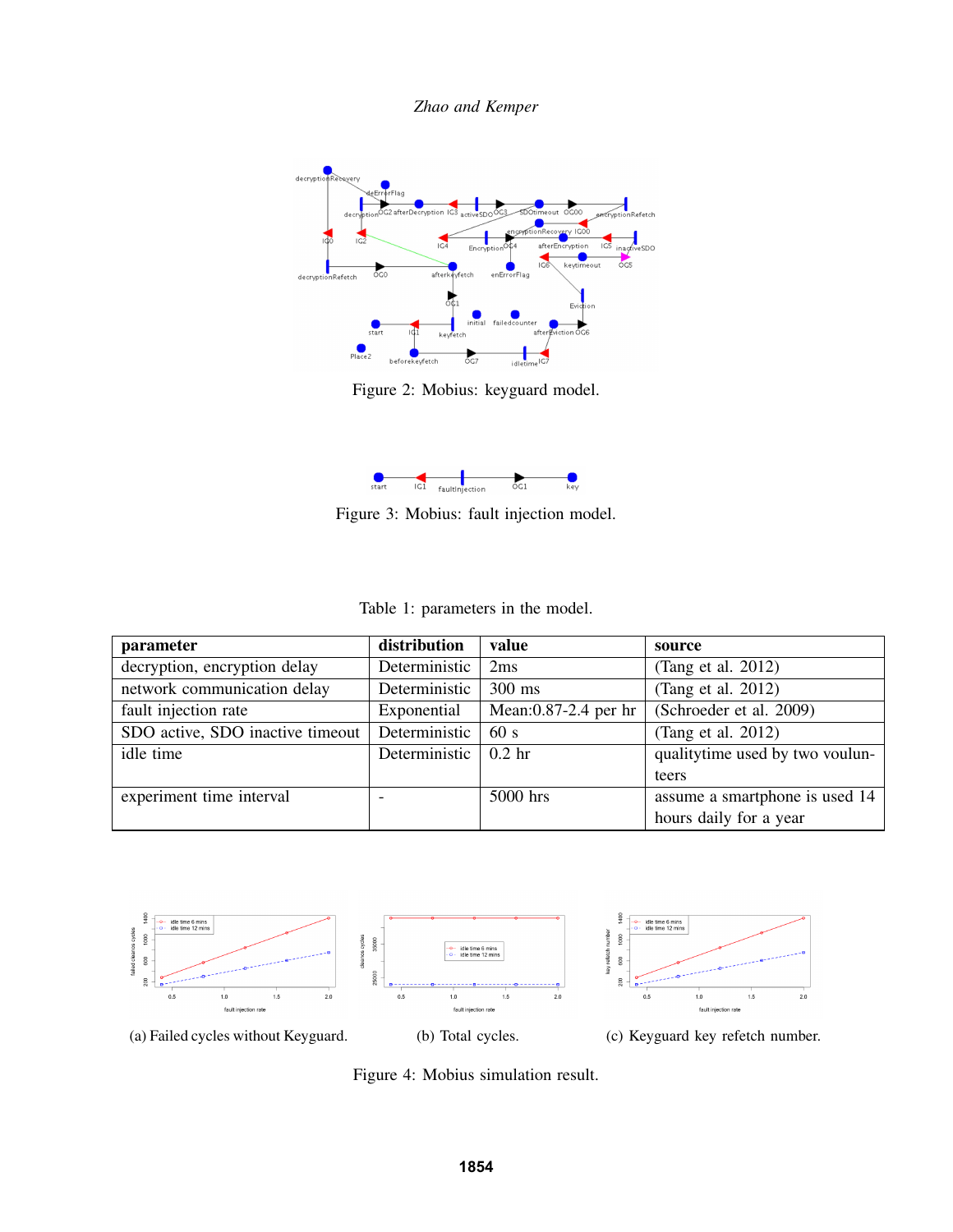refetch number is basically the same as the failed CleanOS cycles in Figure 4a as all failures are detected and a single refetch operation apparently suffices in most cases. For the chosen model distributions and parameter values, we observe from our simulation that failures are expected in the order of hundreds per year and that Keyguard's overhead is basically one additional key fetch operation per failure. We can see the corrupt keys in the daily usage scenario is in the order of  $10<sup>3</sup>$  for entire memory. In the simulation, we assume all fault injections target keys, although in reality memory errors spread across memory.

# 4.2 Evaluation using Two Threads in C

We also implemented two usage scenarios in C that follow the operational model for encryption and decryption in the CleanOS system and use AES encryption code. The first usage scenario describes the regular access to sensitive data in an existing SDO and its eviction; it consists of the following sequence of steps:

# Usage Scenario I

- 1. The first access to SDO data triggers key fetching from the trusted location. Perform decryption and store a local copy of key in cache. Let *k* denote the size of SDO.
- 2. Perform n-1 other data accesses that require decryption and use the cached copy of the key.
- 3. After a delay d, perform an idle eviction: encrypt all n pieces of sensitive data that is currently in clear text form and delete the local copy of the key.

This scenario is then repeatedly executed over time. As we can recognize from this scenario, caching the key creates an extended period of time where a memory error can corrupt the key. Therefore, we also look into a second scenario in that keys are not cached:

### Usage Scenario II

- 1. Any access to encrypted SDO data triggers key fetching rom a trusted location. Perform decryption of data.
- 2. After delay d and idle eviction, key is fetched from a trusted location. Perform encryption of data.

This scenario is then repeatedly executed over time. We set the idle time to zero to create a stress test scenario where a fault injection is basically effective all the time. We measure failures by counting failed scenarios. We consider a scenario failed if the encrypted data is lost at the end of the scenario, i.e., it can not be decrypted with a valid key anymore. We confirmed with a separate and independent test that a memory error that hits the data leads only to a partial data loss of corresponding size (only the corrupted bytes can not be successfully decrypted again). However that test also showed that a single bit error on the key escalates into a complete loss of the encrypted data.

Parameters for the first scenario are 1)  $n$ , the number of data items decrypted and encrypted, 2)  $k$ , the average size of the data items as this contributes to the execution time for encryption and decryption, 3) the timeout delay *d* to start the idle eviction. For the second scenario it is just the size of the data items and the time delay. For the fault injection (FI) model, faults are injected after random delays such that we can measure an average rate of fault injections per time unit. We decided to implement this model in C code and with pthreads. We use one thread for the implementation of the CleanOS usage scenario and one thread for the FI model. The key is a shared data object with unsynchronized access by both threads which establishes a race condition. The FI thread overwrites the content of the key, while the CleanOS thread reads the content of the key for encryption/decryption operations and overwrites it when fetching a key. We do not use a cloud service, a trusted location is a memory location that is not subject to fault injections. We decided to use an implementation in C in order to stay close to the existing CleanOS implementation that is implemented in C and uses the same code for encryption. Thanks to the multithreading, the code in the CleanOS thread has no information on the fault injections. The thread scheduler influences the timing of fault injections. In order to avoid scheduling artifacts, we only use calls to thread method "sleep" for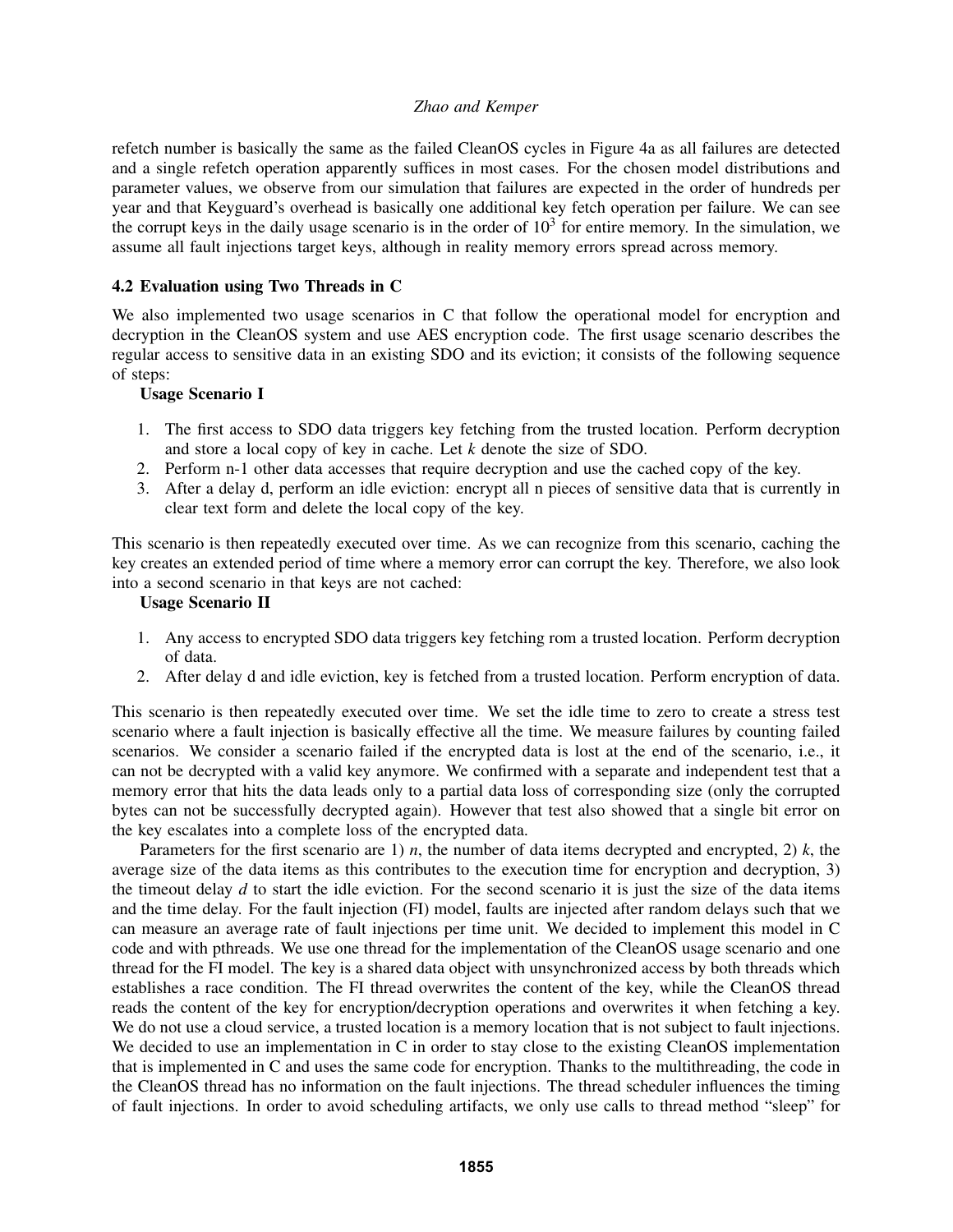

Figure 5: CleanOS usage scenario II with k=16 bytes: number of successful fault injections per second into the key differentiated by occurrence before/during encryption/decryption as a function of the total fault injection rate.

delays on the FI thread but not on the CleanOS thread. We use a random delay with a fixed average value that is experimentally configured to deliver the highest possible FI rate. We then throttle the actual FI rate with the help of a second random variable to randomly decide to overwrite the key value or not. Varying the probability for an overwrite in the second random variable does not influence the thread scheduler such that we can vary the actual FI rate without modifying the amount of CPU time given for each thread. We trace the FI and CleanOS thread activity in log files with time stamps and we carefully checked that both threads get executed, that FI strikes the CleanOS thread in all possible stages of execution, and that the time interval we evaluate for measurements is one where both threads perform.

Figure 5 shows that the fault injection is successfully placing errors into the keys before and during encryption and decryption for the repeated execution of usage scenario II without key protection. The number of successful injections is proportional to the time spend in each of the phases. One can clearly see that decryption takes much longer time than encryption while the phases between fetching the key and using the key are very short but it is still possible to inject faults. We exercised similar sanity checks for larger values of k with corresponding results.

A successful fault injection corrupts the key and makes a usage scenario fail. Figure 6 shows how the rate of successful executions of usage scenario II deteriorates if there is no protection of the key and one increases the fault injection rate. The experiment shows that a memory error that hits the key can escalate into data loss for an SDO. Note that the size of an SDO can be substantial, in Tang et al. (2012), coarse default SDOs such as a *Password* SDO for all passwords and a *SSL* SDO for all objects read from SSL connections are established which makes such a data loss significant.

Figure 7 shows our main result for parameter settings  $n=10$ ,  $k=16$  bytes,  $d=0$ ; we vary the rate of fault injections per second over a series of experiments and observe the average number of failed scenarios (loss of sensitive data) per second. The red line shows the number of failures for the first usage scenario that models the CleanOS behavior most closely. There is no protection against memory errors and the results show the steepest slope and highest values of all experiments. The black line relates to the second usage scenario for a CleanOS variant with no caching of keys and no protection against memory errors. The failure rate drops significantly which is caused by the minimal time between fetching the key and using it for encryption or decryption. Obviously the price for this is an increase in network communication. The green and blue lines that coincide and remain constantly at zero are the results of using the key protection of Algorithm 1 (Keyguard) in experiments for the first and second usage scenario. The experiment supports our claim that Keyguard reliably detects and corrects key corruptions and thus effectively prevents failures.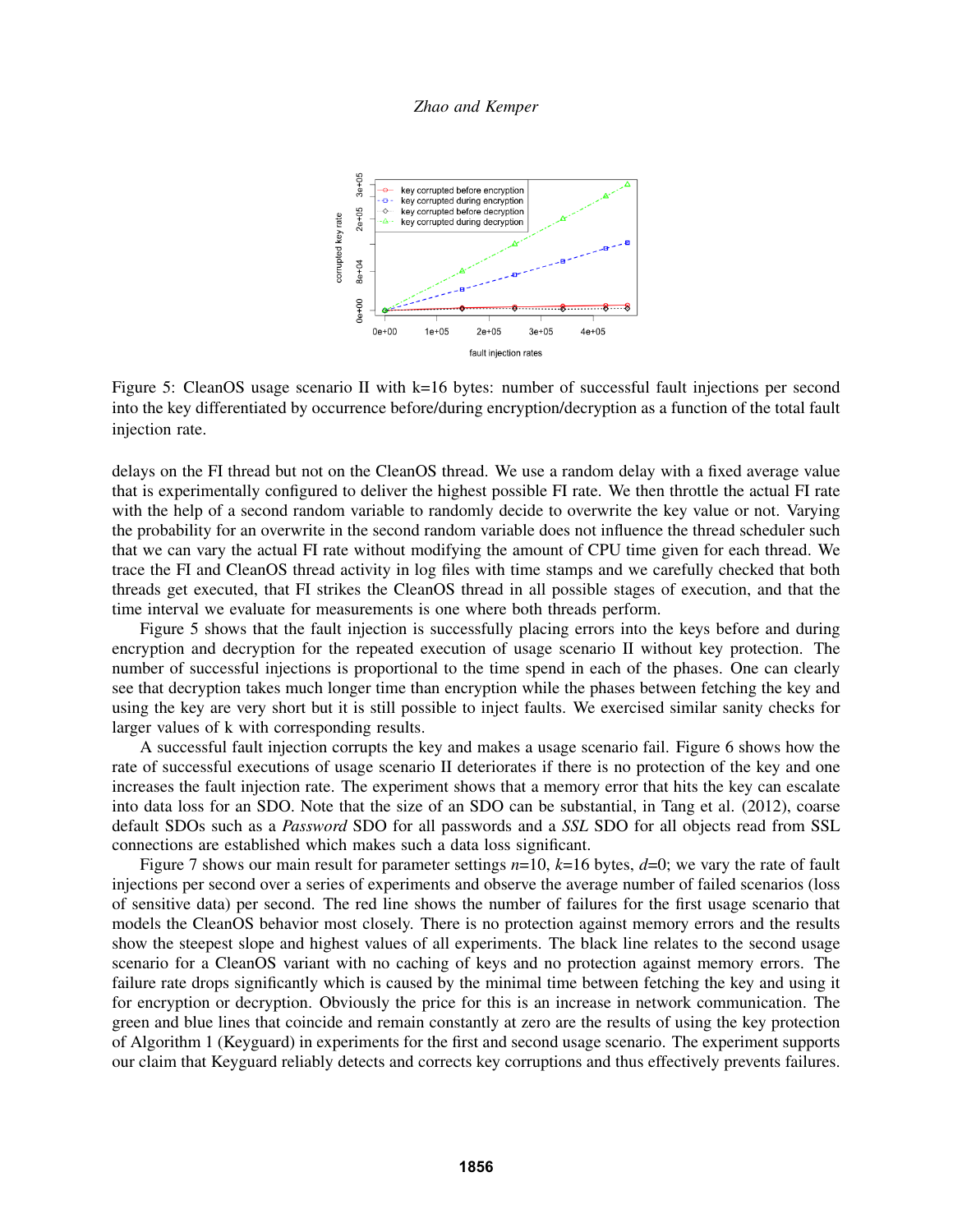

CleanOS scenario I<br>Keyguard scenario II<br>CleanOS scenario II<br>Keyguard scenario I 0.06 failure rate  $0.04$ 0.02 0.00  $0e + 00$  $1e + 05$  $2e + 05$  $3e + 05$ fault injection rates

Figure 6: Rate of successful eviction cycles for the CleanOS usage scenario II as a function of fault injection rates.

Figure 7: Observed failure rates of usage scenarios I and II with key protection (keyguard) and without (CleanOS) as a function of fault injection rate (injections/second).

### 5 PERFORMANCE EVALUATION

From Figure 7 one can clearly see that fetching keys instead of caching keys reduces the chances of a memory error to corrupt the key significantly (black line vs red line in figure). However, caching the key implies that the number of fetch key operations # *f etchkey* ∝ #*evictions* as there is one fetch key operation per idle eviction operation. Without caching, communication costs for the number of fetch key operations rise dramatically to  $\# fetchkey \propto (\# encryption + \# decryption)$  as each encryption and each decryption operation triggers a fetch key operation of its own. This is why the actual CleanOS design emphasizes caching for SDO keys and bucket keys and follows usage scenario I. The Keyguard protection mechanism in Algorithm 1 supports caching but it also increases the potential number of fetch key operations. The number of fetch key operations is  $#fetchkey \propto$  ( $\#evictions + \#memory faults)$  as each successful corruption of the key is detected and corrected with the help of an additional fetch key operation. This proportion can be also seen in the experimental results. We measured the number of fetch key operations for the usage scenario II and a varying number of fault injections. Figure 8 shows a series of box plots for a set of experiments with increasing fault injection rates. As the number of memory faults that corrupt the key is expected to be low over time, so is the additional overhead on the network communication.



Figure 8: Boxplot with rates of keyfetch operations (calls/second) for a usage scenario II with Keyguard in response to different fault injection rates.

Figure 9: Boxplot with rates of successful executions of usage scenario II with Keyguard in response to different fault injection rates.

An increase in the number of fetch key operation drags on the overall performance. Figure 9 shows the processing rate for usage scenario II with Keyguard for different fault injection rates. When the fault injection rate increases, the successful cleanos rate decreases because we need to refetch the keys more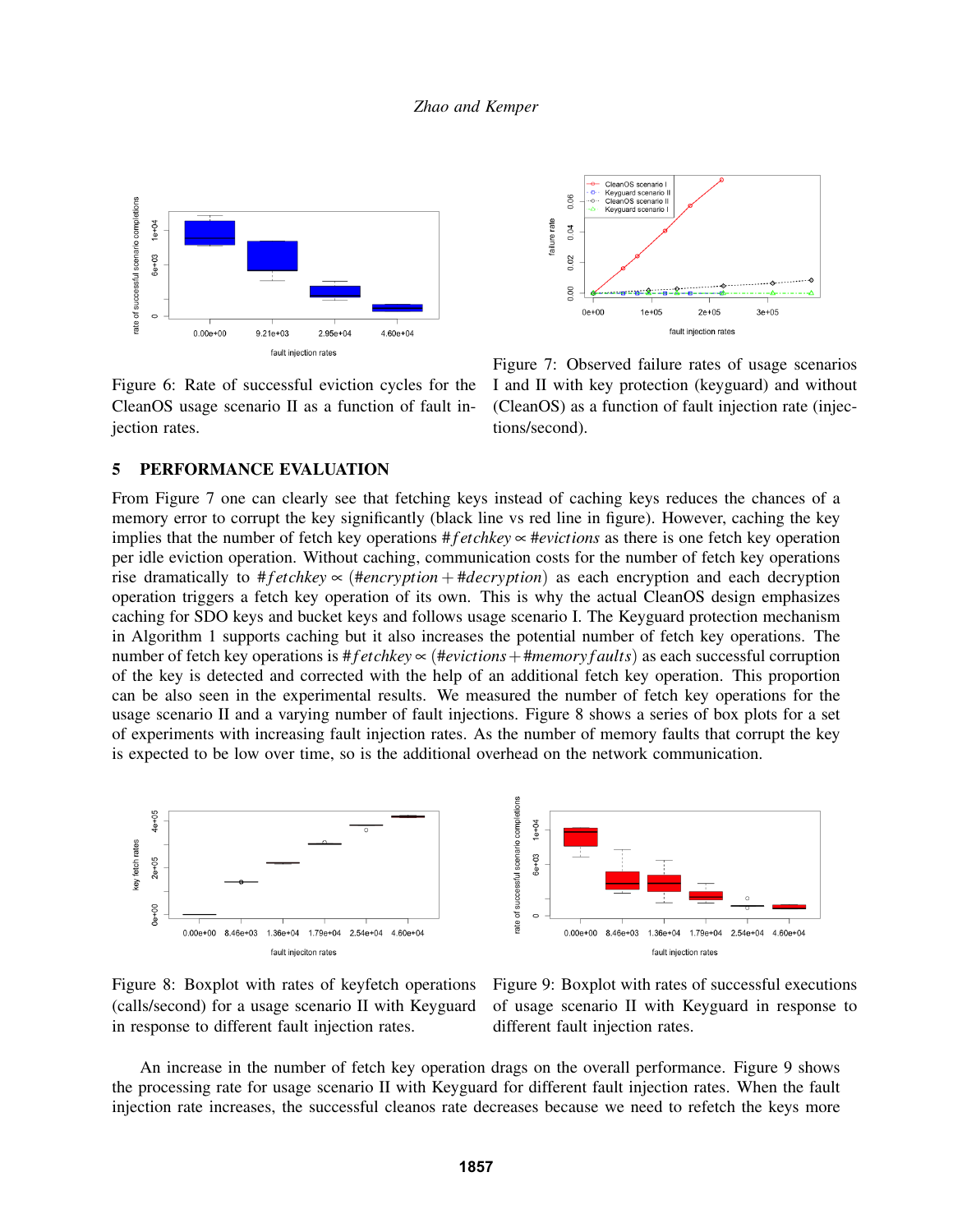often. The time cost by a successful cleanos cycle increases as the refetch keys are more often caused by increasing fault injection rates. Note that the fault injection rates are not meant to be realistic but chosen to demonstrate the effect. From Figure 5, we can recognize that encryption and especially decryption operations are computationally expensive. Options to improve on this are known. As noted in Tomoiaga and Stratulat (2010), Gleeson, Rajan, and Saini (2014), it is possible to use GPU to encrypt and decrypt sensitive data in order to reduce the workload of CPU. Furthermore, Suh et al. (2003) use one-time-pad encryption to reduce decryption latency. In the AES algorithm under CBC mode, the decryption starts only after all data is read completely. By applying Suh's method, the decryption can start after the first chunk of data is read, hence, data access and decryption can overlap.

### 6 CONCLUSION

In this paper, we did a simulation study of CleanOS to see how memory errors can affect its operation and a simple algorithm to deal with memory errors in such case. Based on several scenarios identified in Zhao and Kemper (2016) where corruption of a key that is used for encryption can lead to loss of sensitive data, we discuss possible solutions for error detection and correction and present a specific algorithm that naturally fits into the overall setting as a purely software-based solution. The algorithm imposes marginal overhead in the network communication that is proportional to the number of memory errors that corrupt the local copy of the encryption key. We conduct two simulation studies, one based on stochastic model in Mobius, the other closer to running actual implementation code with a thread-based fault injection to evaluate the risk of data loss with and without our approach. We believe that our suggested strategy naturally generalizes to other architectures such as Keypad that also rely on encryption and remote storage and monitoring with the help of encryption keys.

# ACKNOWLEDGMENTS

Thanks to Roxana Geambasu for sharing the CleanOS source code with us.

### **REFERENCES**

- Deavours, D. D., G. Clark, T. Courtney, D. Daly, S. Derisavi, J. M. Doyle, W. H. Sanders, and P. G. Webster. 2002, October. "The MöBius Framework and Its Implementation". *IEEE Transactions on Software Engineering* 28 (10): 956–969.
- Dell, T. J. 1997. "A White Paper on the Benefits of Chipkill-Correct ECC for PC Server Main Memory". Eastlake,3rd, D. and Jones, P. 2001. "US Secure Hash Algorithm 1 (SHA1)".
- Gleeson, J., S. Rajan, and V. Saini. 2014. "GPU Encrypt: AES Encryption on Mobile Devices".
- Hwang, A. A., I. A. Stefanovici, and B. Schroeder. 2012, March. "Cosmic Rays Don'T Strike Twice: Understanding the Nature of DRAM Errors and the Implications for System Design". *ACM SIGPLAN Notices* 47 (4): 111–122.
- Khan, S., D. Lee, Y. Kim, A. R. Alameldeen, C. Wilkerson, and O. Mutlu. 2014, June. "The Efficacy of Error Mitigation Techniques for DRAM Retention Failures: A Comparative Experimental Study". *ACM SIGMETRICS Performance Evaluation Review* 42 (1): 519–532.
- Kim, Y., R. Daly, J. Kim, C. Fallin, J. H. Lee, D. Lee, C. Wilkerson, K. Lai, and O. Mutlu. 2014. "Flipping Bits in Memory Without Accessing Them: An Experimental Study of DRAM Disturbance Errors". In *Proceeding of the 41st Annual International Symposium on Computer Architecuture*, ISCA '14, 361–372. Piscataway, NJ, USA: Institute of Electrical and Electronics Engineers, Inc.
- H. Krawczyk and P. Eronen 2010, May. "HMAC-based Extract-and-Expand Key Derivation Function (HKDF)". https://tools.ietf.org/html/rfc5869.
- Liu, J., B. Jaiyen, Y. Kim, C. Wilkerson, and O. Mutlu. 2013, June. "An Experimental Study of Data Retention Behavior in Modern DRAM Devices: Implications for Retention Time Profiling Mechanisms". *ACM SIGARCH Computer Architecture News* 41 (3): 60–71.